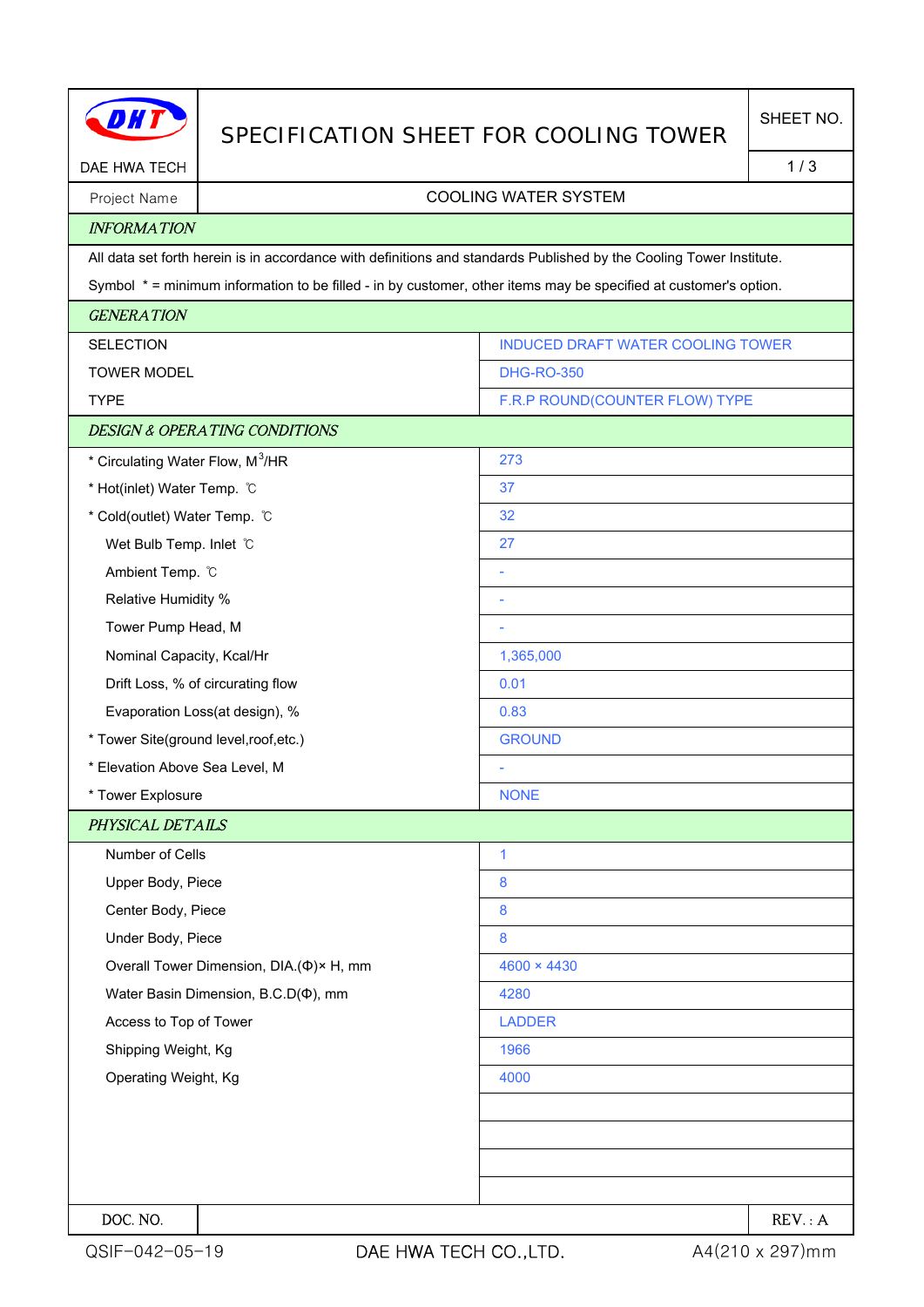

## SPECIFICATION SHEET FOR COOLING TOWER

DAE HWA TECH 2/3

## Project Name | Name | Name | Name | Name | Name | Name | Name | Name | Name | Name | Name | Name | Name | Name | Name | Name | Name | Name | Name | Name | Name | Name | Name | Name | Name | Name | Name | Name | Name | Name

| <b>MATERIALS OF CONSTRUCTION</b> |        |                          |
|----------------------------------|--------|--------------------------|
| Frame work Members               |        |                          |
| Casing                           |        | F.R.P 5t                 |
| Filler                           |        | P.P 0.4t                 |
| <b>Filler Support</b>            |        | SS400+H.D.G              |
| <b>Drift Eliminators</b>         |        | F.R.P                    |
| Water Distribution - Type        |        | <b>Sprinkler Pipe</b>    |
| Material                         |        | P.V.C                    |
| Center Pipe                      |        | <b>S.G.P+H.D.G</b>       |
| <b>Suction Tank</b>              |        | SS400+H.D.G              |
| Motor Support                    |        | SS400+H.D.G              |
| Support Frame                    |        | SS400+H.D.G              |
| Leg                              |        | SS400+H.D.G              |
| Ladder                           |        | S.G.P+H.D.G              |
| <b>WATER PIPING CONSTRUCTION</b> |        |                          |
| Water Inlet                      | Number | $\mathbf{1}$             |
|                                  | Size   | 200A                     |
|                                  | Height | 기초로부터 INLET 중심부까지 195mm  |
| <b>Water Outlet</b>              | Number | $\mathbf{1}$             |
|                                  | Size   | <b>200A</b>              |
|                                  | Height | 기초로부터 OUTLET 중심부까지 195mm |
| Center pipe                      | Number | $\mathbf{1}$             |
|                                  | Size   | 200A                     |
| <b>Suction Tank</b>              | Number | $\mathbf{1}$             |
|                                  | Size   | $\Phi$ 400               |
| Sprinkler                        | Number | $\mathbf{1}$             |
|                                  | Size   | 200A                     |
| Sprinkler Pipe                   | Number | $6\phantom{1}6$          |
|                                  | Size   | <b>75A</b>               |
| Drain                            | Number | 1                        |
|                                  | Size   | <b>50A</b>               |
| Overflow                         | Number | $\mathbf{1}$             |
|                                  | Size   | <b>80A</b>               |
| Auto. Make-up                    | Number | $\mathbf{1}$             |
|                                  | Size   | <b>40A</b>               |
| Manual Make-up                   | Number | 1                        |
|                                  | Size   | <b>40A</b>               |
| DOC. NO.                         |        | REV: A                   |